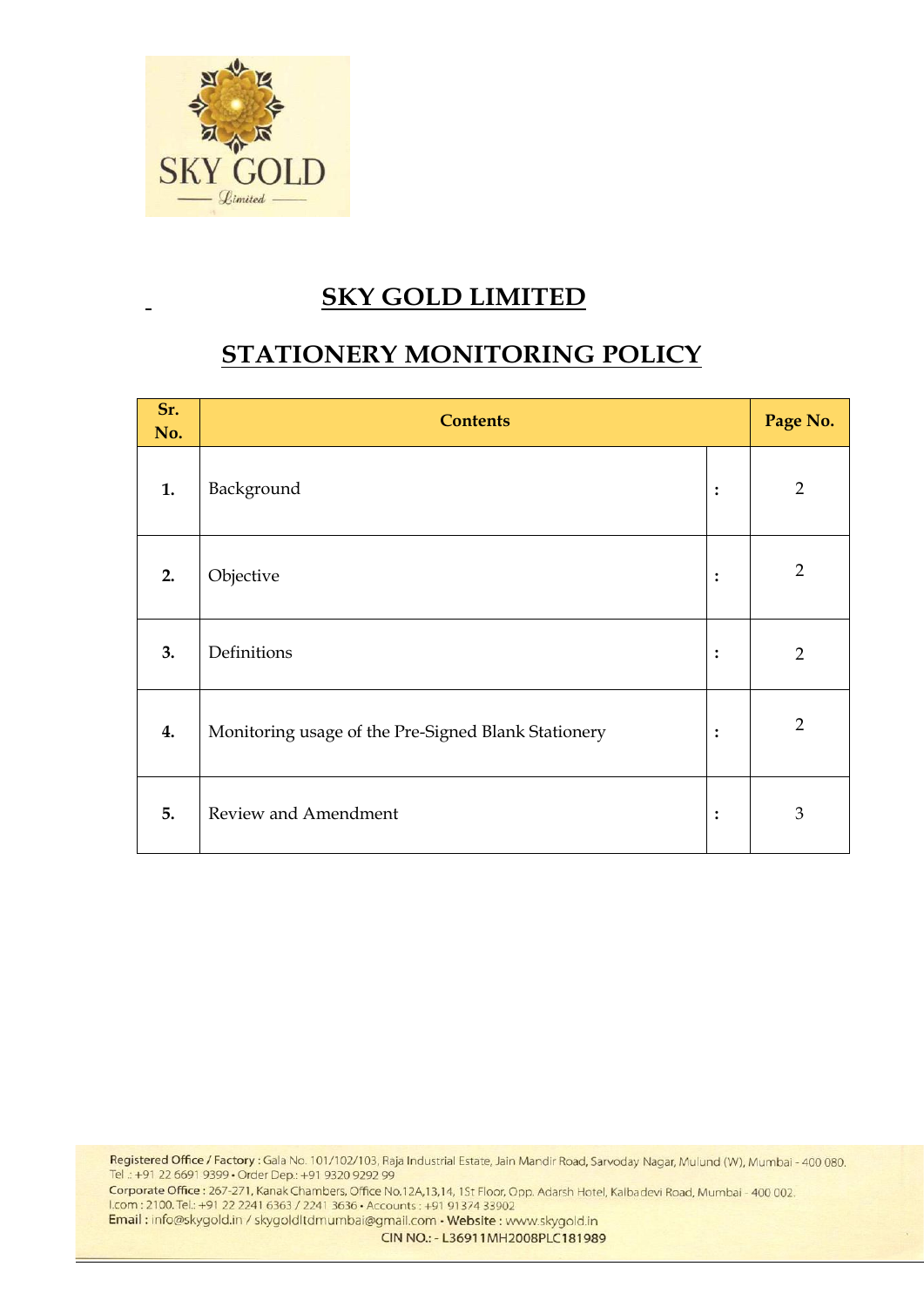

#### **1. BACKGROUND:**

Securities and Exchange Board of India (SEBI) vide its Circular No. SEBI/HO/MIRSD/ DOP1/CIR/P/2018/73 dated April 20, 2018 mandates the listed entity and its Registrar and share Transfer Agents (RTA) to frame a written policy for maintaining strict control on the usage of preprinted pre-signed blank stationery including blank share certificates, dividend/interest/redemption warrants etc. (the preprinted pre-signed blank stationery)

#### **2. OBJECTIVE:**

- a. To comply with the provision of (SEBI) vide its Circular No. SEBI/HO/MIRSD/ DOP1/CIR/P/2018/73 dated April 20, 2018.
- b. To maintain strict control on the usage of the preprinted pre-signed blank stationery by RTA and Company in accordance with this Policy.

#### **3. DEFINITION:**

- a. "**Board of Directors**" or "**Board**" means the Board of Sky Gold Limited as constituted/re-constituted from time to time.
- b. "**Company**" means Sky Gold Limited.
- c. "**Policy**" means Policy for Monitoring usage of preprinted pre-signed blank stationery including blank share certificates, dividend/interest/redemption warrants etc.
- d. "**Pre-printed Pre-signed blank stationery**" means any stationery containing the signatures (manual/printed) of the Director(s) or Officials(s) of the Company.
- e. "**RTA**" means the Registrar and Share Transfer Agent of the Company.
- f. "**SEBI**" means Securities & Exchange Board of India.

Corporate Office : 267-271, Kanak Chambers, Office No.12A,13,14, 1St Floor, Opp. Adarsh Hotel, Kalbadevi Road, Mumbai - 400 002. I.com: 2100. Tel.: +91 22 2241 6363 / 2241 3636 · Accounts: +91 91374 33902

Email: info@skygold.in / skygoldItdmumbai@gmail.com · Website: www.skygold.in

CIN NO.: - L36911MH2008PLC181989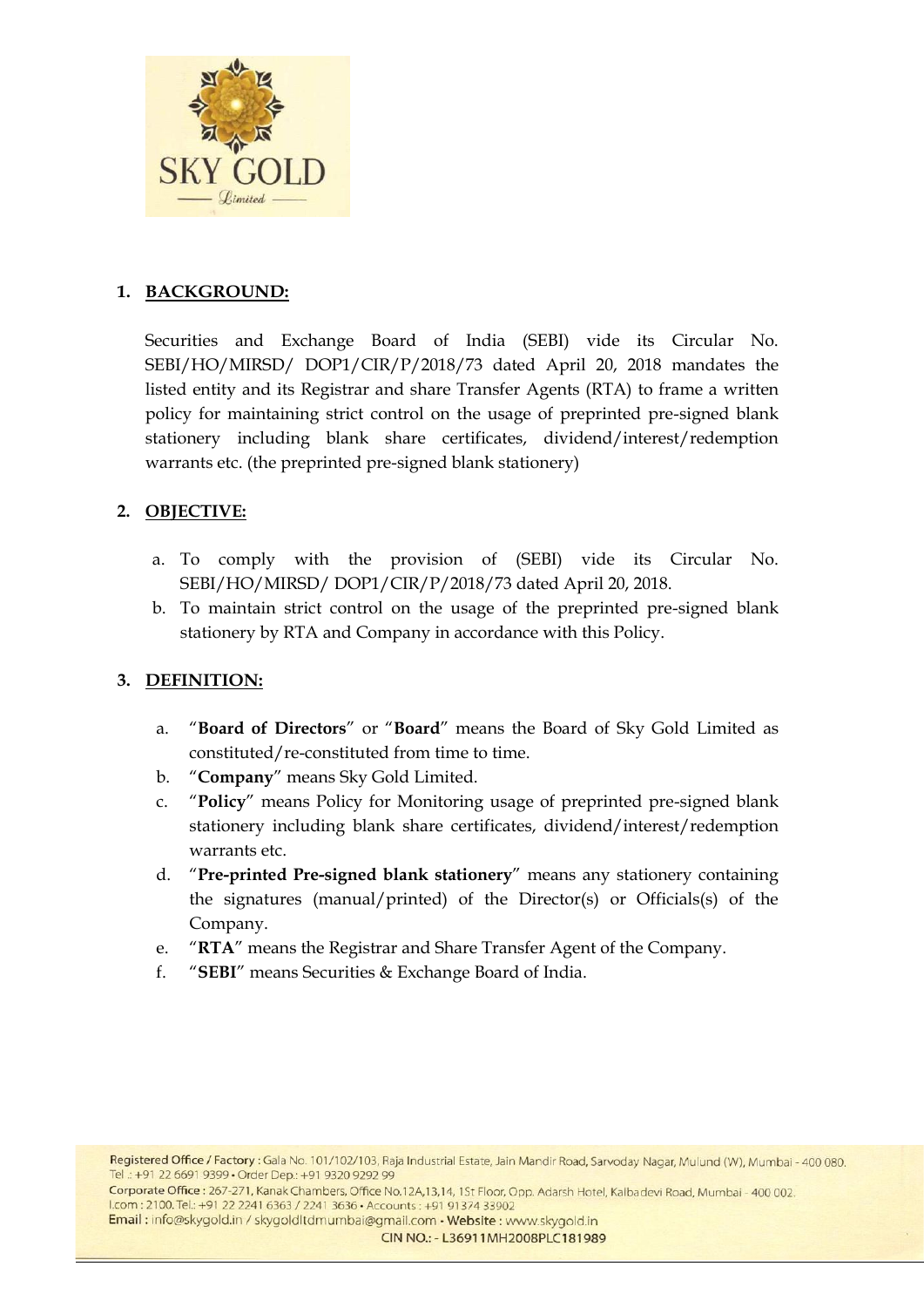

### **4. MONITORING USAGE OF THE PRE-SIGNED BLANK STATIONERY:**

- 1. Pre-printed Pre-signed blank stationery shall be printed only on the authority of the Board and the said authorization shall also include the quantity and serial number of stationeries to be printed.
- 2. Blank pre-printed stationery will be handed over to RTA with forwarding letter only and serial number of stationeries will be mentioned in letter.
- 3. Proper record of the Pre-printed Pre-signed blank stationery lying with the Company and also to RTA shall be maintained by the Company Secretary of the Company.
- 4. Pre-printed Pre-signed blank stationery shall be kept in the custody of the Company Secretary of the Company and/or with the RTA under lock and key.
- 5. Pre-printed Pre-signed blank stationery lying with the Company shall be used only with the permission of Company Secretary of the Company.
- 6. The Company and the RTA shall physically verify Pre-printed Pre-signed blank stationery lying with them on quarterly basis and prepare a reconciliation report of the same containing the reasons for deviation, if any.
- 7. The abovementioned report prepared by the RTA shall be forwarded to the Company within 15 (Fifteen) days from the end of the quarter.
- 8. Deviation(s) observed in the abovementioned report shall be analyzed by the Company Secretary of the Company and reported to the Managing Director of the Company in case of suspicion or fraud or shortfall.
- 9. The above-mentioned report shall be maintained by the Company Secretary of the Company and the RTA in their records.